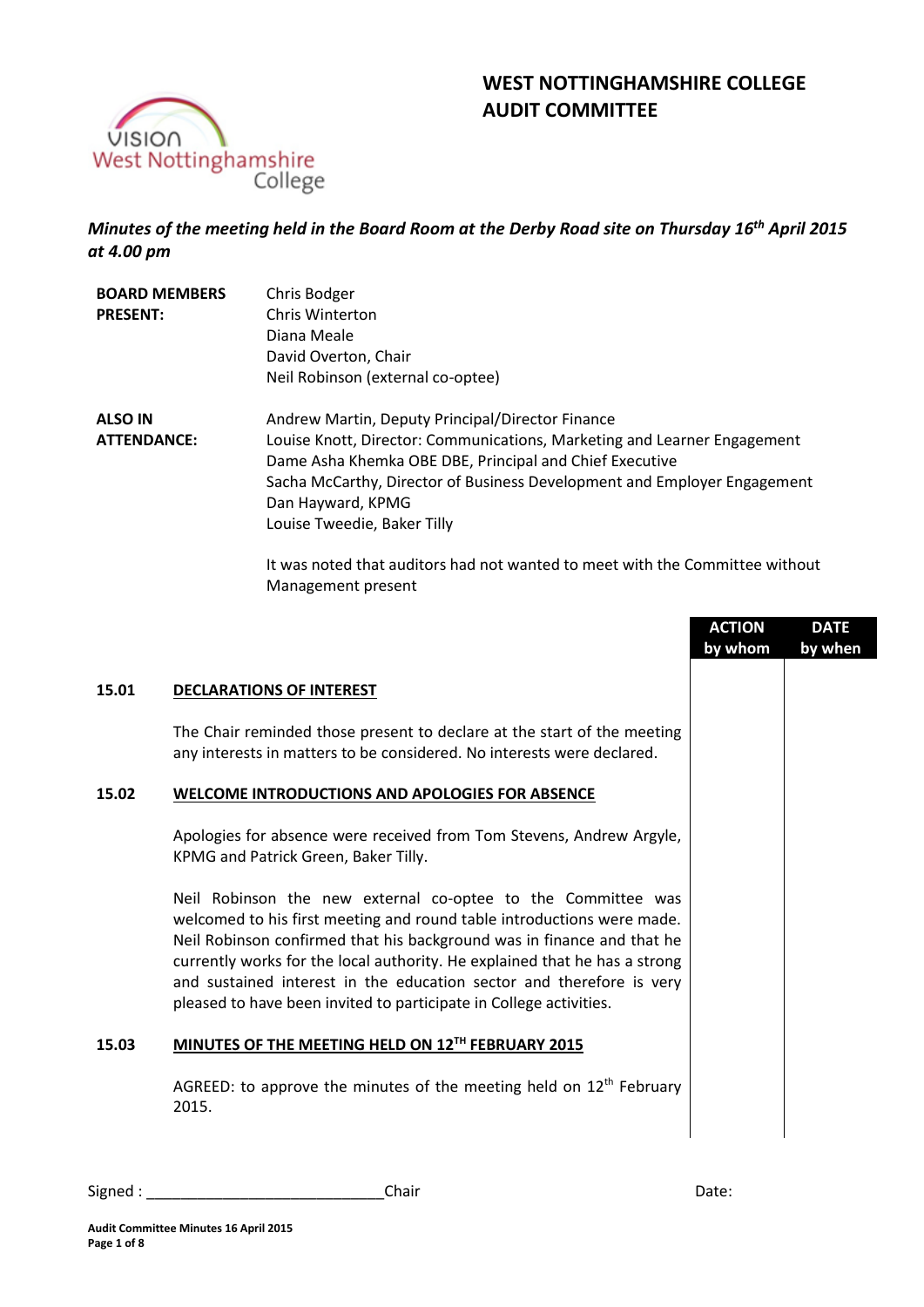There were no matters arising.

# **15.04 ACTION PROGRESS REPORT**

Members reviewed the action progress table and agreed/noted a number of matters:

- Items 1 & 3 to be amalgamated this is a work in progress.
- Item 2 completed. The Clerk was advised that the name of Neil Robinson was incorrectly referred to in the table. The Clerk confirmed that this would be rectified on the next occasion.
- Item 4 the Deputy Principal confirmed that the safeguarding matter raised by internal auditors was an error on the part of the College. He explained that procedures in place had not been adhered to and it was a matter of a failure to comply rather than appropriate systems not being in place.
- $\bullet$  Item 5 Mark Albrighton has now placed details of the staffing structure on the College website.
- Item 6 the Deputy Principal explained that what had been requested would not be a standard module within the new HR and payroll package but that Gavin Peake has indicated that a bespoke review could be undertaken at a later date.
- Item 7 completed.
- $\bullet$  Item 8 outstanding.

AGREED: to note the content of the update provided.

# **15.05 INTERNAL AUDIT**

- 1. AUDIT REPORTS FOR 2014/15
- a) Work Related and Employer Responsive Provision

Louise Tweedie introduced this item and drew members' attention to page 1 which provides a conclusion in relation to the audit work. Their view is that taking account of the issues identified the Board can take reasonable assurance that the controls upon which the organisation relies to manage this area are suitably designed, consistently applied and effective. However, they have identified issues that if not addressed increase the likelihood of risk materialising in this area. A low amber RAG rating has been given. 2 medium and 3 low priority recommendations have been made.

Members' attention was drawn to page 4 where the 2 medium priority recommendations were discussed.

 1.3 – the strategy should be reviewed and updated to reflect the new remit of the activities undertaken by the Business Development Unit. It was confirmed that this will be completed to ensure that it forms part of the wider College strategy. The implementation date proposed is June 2015.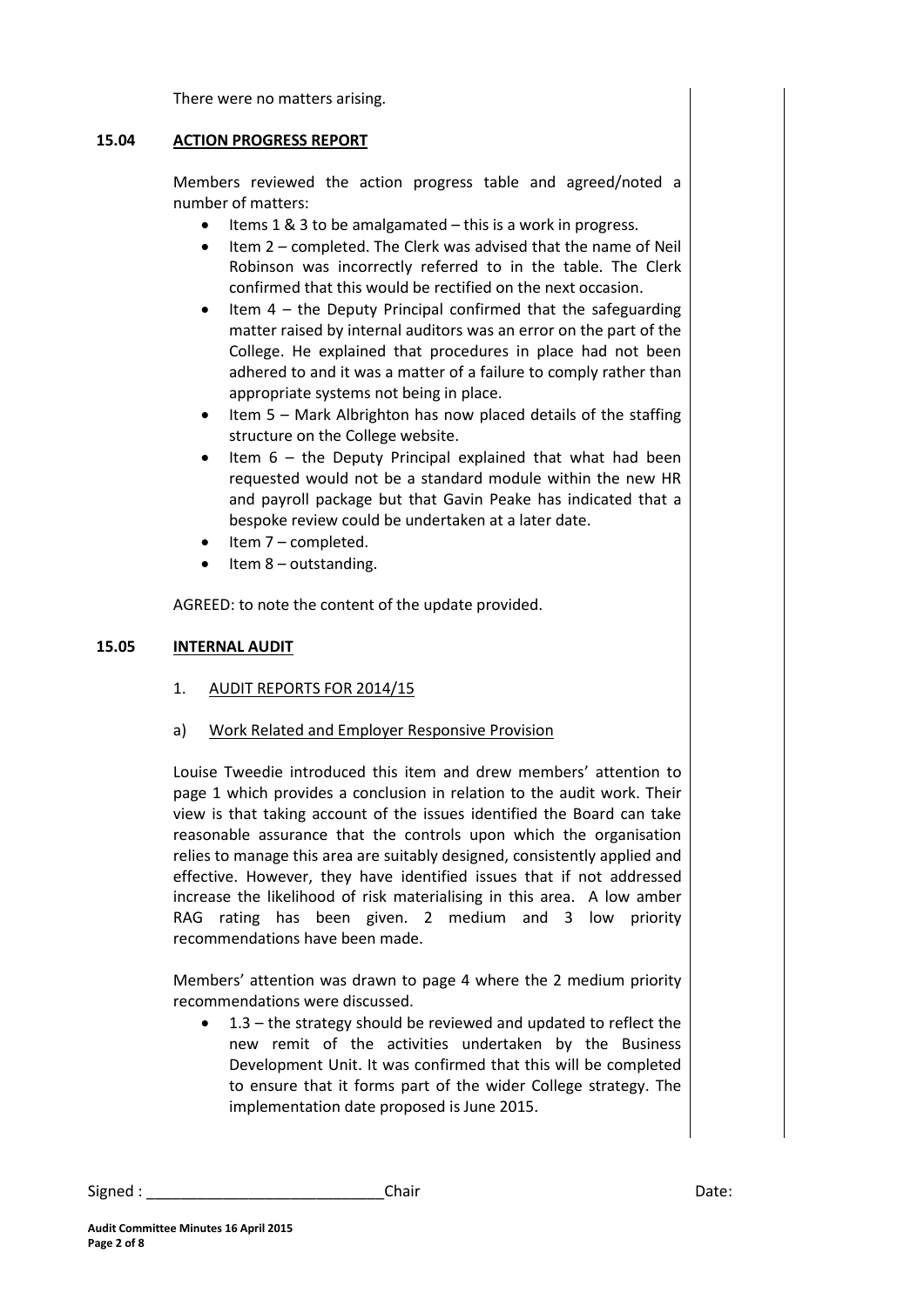- 1.8 in respect of Salesforce
	- a) The implementation of Salesforce and the tailoring of the data fields to ensure they meet College requirements should be completed so that the system provides a useful CRM facility.
	- b) Once the implementation of the system is completed the reporting requirements for the Executive Committee and the Corporation Board should be defined.

It was confirmed that full implementation and development for the CRM administrators has been conducted in order to utilise the system, all areas of employer engagement to feed into the CRM to ensure that reporting is an accurate reflection of business generated and stored. It was confirmed that this action would be implemented for the start of the next contract year, 2015/16.

AGREED: to note the content of the report provided.

b) Key Financial Controls

Louise Tweedie introduced this item and drew members' attention to section 1.2 which is the conclusion. As in the prior report a low amber RAG rating has been given. She explained that this was a large piece of audit work with a lot of different areas considered. Members' attention was drawn to section 1.3 which shows the areas reviewed. Perhaps unsurprisingly, because of the large audit undertaken, there were a number of recommendations made, 6 were medium and 8 low. It was agreed to take the medium priority recommendations for discussion with the low recommendations simply for noting.

- 2.5 payments to supplier should be made within 30 days of the date of receipt of the invoice where goods and/or services have been satisfactorily received. It was explained that this requirement has been introduced in response to the Public Contract Regulations which came into force in February. This requires public organisations to pay within 30 days of the invoice date rather than within 30 days of the month end. This could mean that the College would be required to make a payment run every day. The College needs to avoid this as there are additional costs in terms of staff time and transactional activity. As a consequence it may be the case that some suppliers are paid earlier than 30 days. It was explained that the College's present approach to compliance is to pay invoices at the end of the month following the invoice, with a midmonth run to capture any items for which approval was not received in a timely manner. It was agreed that this achieves the required balance.
- 2.7 in respect of credit cards
	- a) The credit card holder agreement should be retained by finance to ensure that both the individuals and members of finance are fully aware of credit card purchasing limits for each user.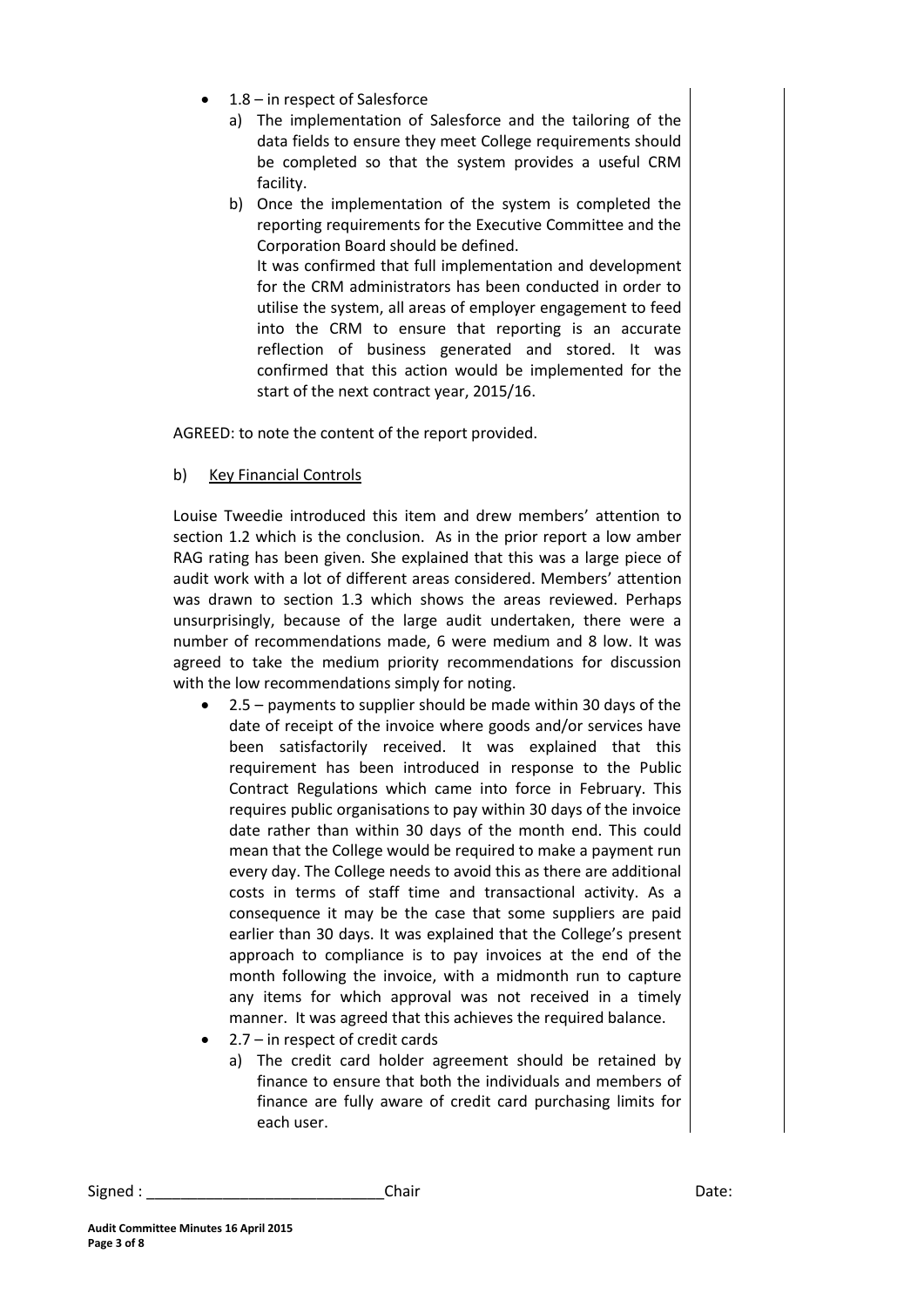| b) Credit card holders should, as a minimum, sign the<br>statements to confirm the purchases made had been<br>properly incurred on College business.<br>c) Credit card statements should be independently reviewed<br>after they have been signed by the card holder.<br>This has been agreed although the Committee were advised<br>that there are only a very limited number of College credit<br>cards. What the College does have is a greater amount of                                                                                                                                                                                                                                                                                                                                                                                                                                                                                                                                                                                                                                                                                                                                                                                                                                                                                                                                                                                                                                                                                                                                                                                                                                                                                                                                                                                                                                                                                                                                                                                                                                                                                                                                                                                           |                                  |           |
|--------------------------------------------------------------------------------------------------------------------------------------------------------------------------------------------------------------------------------------------------------------------------------------------------------------------------------------------------------------------------------------------------------------------------------------------------------------------------------------------------------------------------------------------------------------------------------------------------------------------------------------------------------------------------------------------------------------------------------------------------------------------------------------------------------------------------------------------------------------------------------------------------------------------------------------------------------------------------------------------------------------------------------------------------------------------------------------------------------------------------------------------------------------------------------------------------------------------------------------------------------------------------------------------------------------------------------------------------------------------------------------------------------------------------------------------------------------------------------------------------------------------------------------------------------------------------------------------------------------------------------------------------------------------------------------------------------------------------------------------------------------------------------------------------------------------------------------------------------------------------------------------------------------------------------------------------------------------------------------------------------------------------------------------------------------------------------------------------------------------------------------------------------------------------------------------------------------------------------------------------------|----------------------------------|-----------|
| procurement cards it was acknowledged that similarly robust<br>processes need to be in place for these as well as credit<br>cards.<br>4.2 - control account reconciliation should be signed and dated<br>as prepared and reviewed in a timely manner. It was<br>acknowledged that what is proposed by the College is a<br>reasonable approach to the solution.<br>$4.2$ – the finance department should ensure asset verification<br>٠<br>exercises are undertaken on an annual basis, especially for IT<br>equipment which has a high inherent risk and disposals should<br>be managed and documented appropriately. The Committee<br>questioned whether the register proposed was going to be done<br>on a department basis rather than at finance department level.<br>The Director of Finance explained that the key challenge for the<br>College relates to IT equipment as there are in the region of<br>3,500 laptops. He explained that the College just needs to adopt<br>a proportionate way to check the register and that there are a<br>number of different options being reviewed to try and address.<br>The Committee Chair suggested that perhaps the verification<br>process could be tied in to PAT testing requirements.<br>$2.3 - in$ respect of journals<br>a) Journals should be signed and dated as authorised by the<br>Head of Finance. This will demonstrate the segregation of<br>duties in place as between the preparing officer and<br>authorising officer.<br>b) Spot checks should be undertaken on a monthly basis on a<br>sample of journals to check that they have been input in<br>accordance with the approved journal form. It was<br>confirmed that this recommendation has been accepted and<br>will be implemented with a due date of June 2015.<br>1.1 - Financial Regulations. The Director of Finance indicated<br>that small changes have been made to the Financial Regulations<br>over a number of years. He accepted that much tighter version<br>control could be established. He explained that at each point of<br>review the Committee/Board felt that they remained fit for<br>purpose and were applicable however in his view they are too<br>cumbersome and a review in November 2015 would be | Dir Fin/<br>Finance<br>Committee | Nov. 2015 |

 $1$  The Committee: Q – questioned/CH - challenged

**Audit Committee Minutes 16 April 2015**

**Page 4 of 8**

1

 $\mathbf{Q}^1$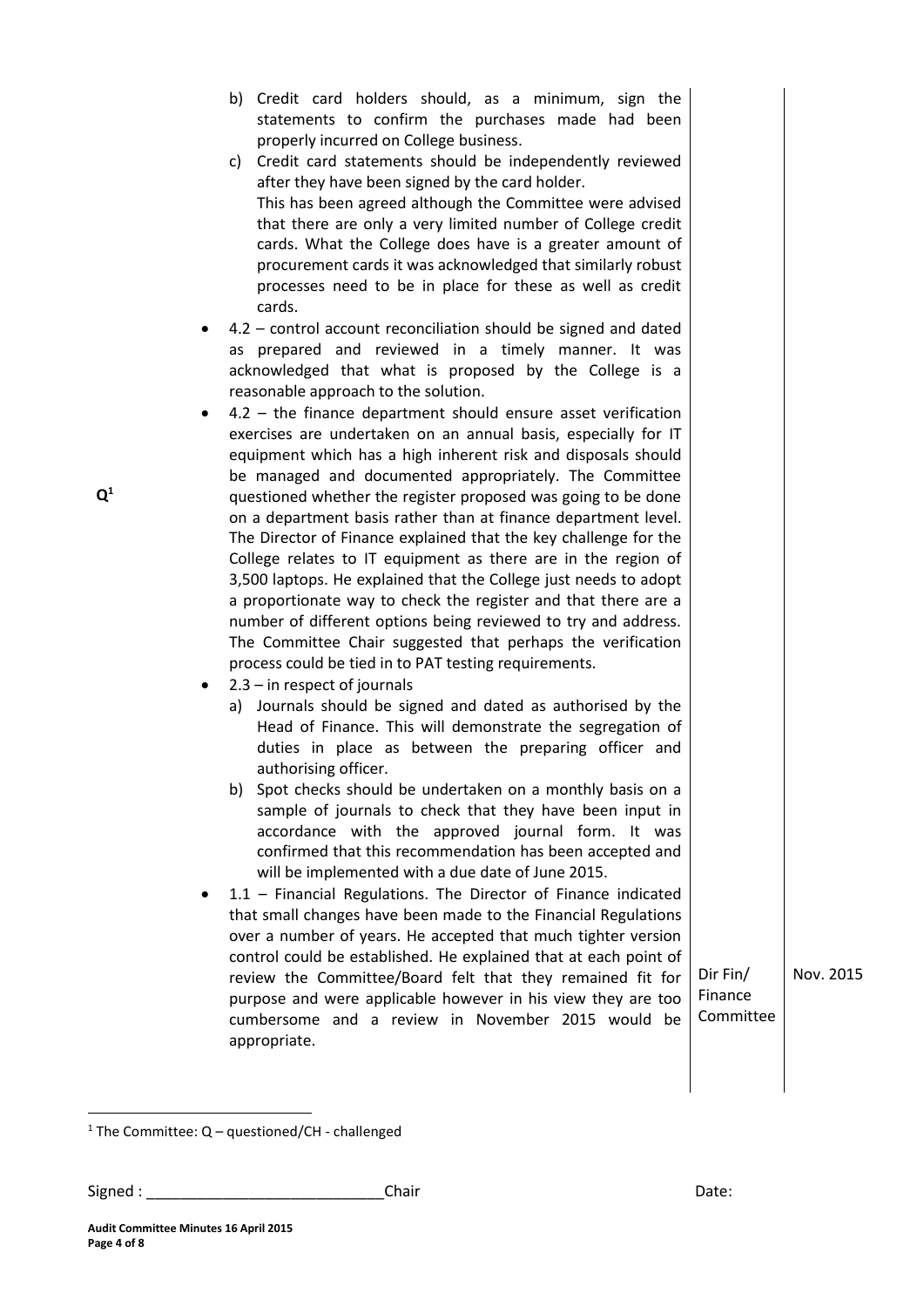**CH/Q** The Committee reviewed the commentary at page 17 regarding the attempted fraud in year and questioned why it appears to have taken so long to implement the changes recommended following the fraud. The Director of Finance did not accept that there had been a delay and explained that the changes recommended were implemented but auditors have now made a further improvement recommendation. In terms of process he explained that if a fraud is attempted or indeed happens then the College asks internal auditors to come in and test the process and procedures in place. Internal auditors indicated that they also, during regular audit field work, look for likely indicators of fraud and check the robustness of processes in place. The Director of Finance confirmed that the College has never had any instances of credit card fraud. He did state that there have been some instances of fraud found on procurement cards. When identified these have been reported to the card companies to remedy/action.

AGREED: to note the content of the report provided.

c) Internal Audit Progress Report

Members' attention was drawn to page 43 which provides a summary of fieldwork completed to date and that outstanding for the remainder of the year. It was noted that the Work-Related Employer Responsive Provision report had been included within the agenda today.

AGREED: to note the update provided.

## **15.06 COMPOSITE COLLEGE RECOMMENDATIONS REPORT**

The Director of Finance introduced this item and drew members' attention to page 44 of the pack. Members were satisfied that actions were being progressed as required.

AGREED: to note the update provided.

## **15.07 RISK MANAGEMENT UPDATE**

The Director of Communications, Marketing and Learner Engagement introduced this item and drew members' attention to the register appended to her report. She explained that there has been one substantive change to the College's recent register as a result of executive review. This relates to the risk score for the Work-Related Training Provision.

Governors were reminded that this has been on the College's most significant risk for the whole of this academic year to date, however good progress has been made in the management of process and procedures, partner contracts and in improvements to quality exemplified by mock inspection outcomes where Employer Responsive Provision was inspected and awarded a grade 2.

| Signed | :hair<br>_____ | ,,<br>ハレレ |
|--------|----------------|-----------|
|--------|----------------|-----------|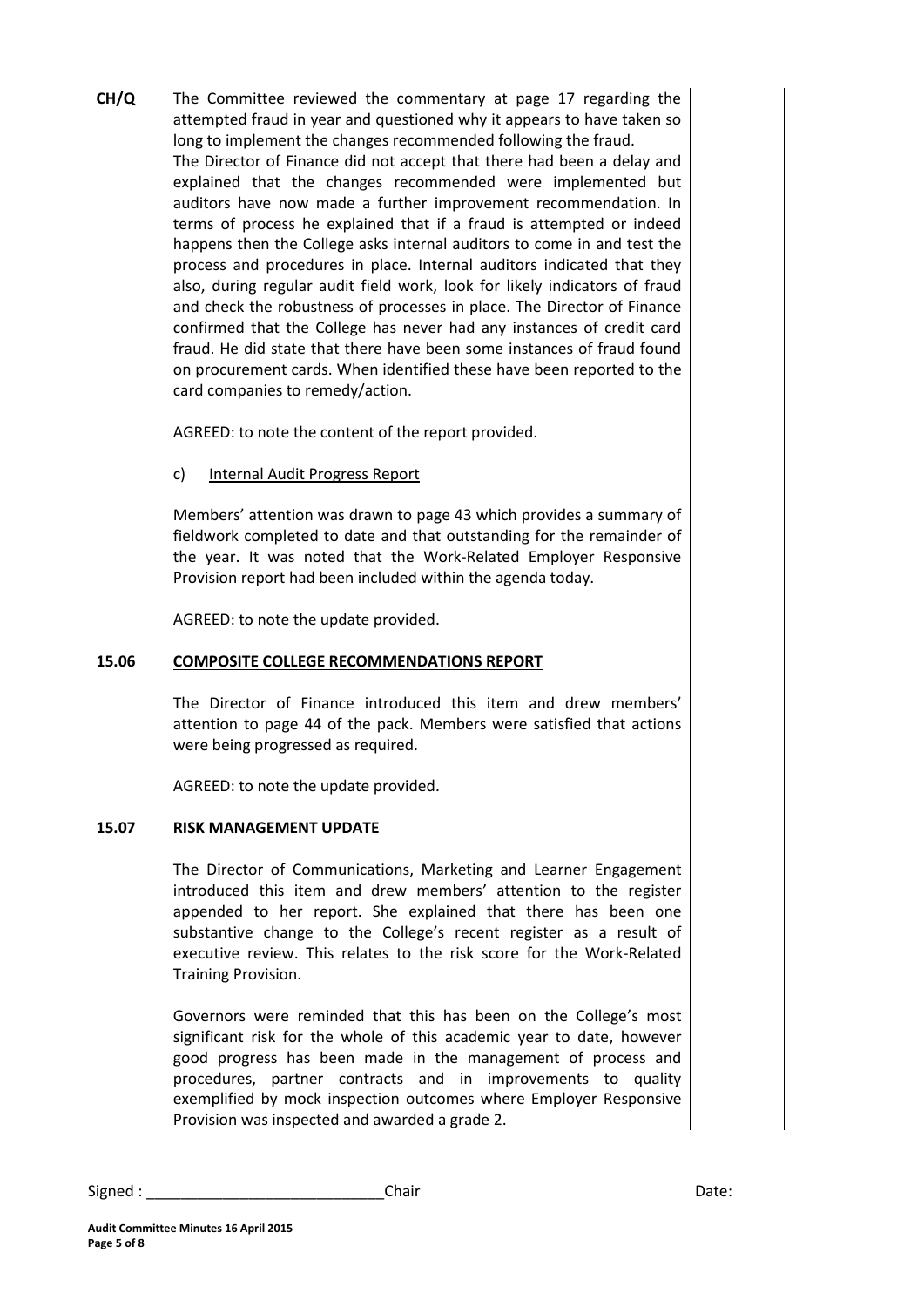Whilst meeting funding targets remains a challenge the Executive agreed to reduce the risk probability to 4 and as a result the overall residual risk score to 16.

She indicated that financial stability now becomes the most significant risk to which the College is exposed at this time. This is in light of some of the challenges related to both funding and the College's cost base, to which it and the sector will be exposed in 15/16. The College is currently developing detailed plans to deal with these challenges to ensure that the current robust financial position is retained. She explained that the College now has a clear idea of funding allocations for the next academic year and is responding in its budgeting review. Once the budget is agreed for 15/16 then some immediate pressure will be removed however, all acknowledged that this is going to be an ongoing issue for the College for the next couple of years.

AGREED: to note the update provided.

### **15.08 PARTNER ACTIVITY**

The Director of Business Development and Employer Engagement introduced her report and drew members' attention to a number of items.

1) Internal audit she explained that an audit was conducted in March 2014 regarding the partner selection process which resulted in a number of recommendations being made. This included 1 medium risk associated with the panel outcome following a due diligence application and 6 low risks associated reports, outcomes, due diligence applications and visits. Progress has previously reported that actions in the main were part implemented. As of January 2015 all recommendations are now fully implemented and the actions are completed. The assurances aligned to partner selection are now fully embedded within the partnership team owned by the role of the due diligence officer. The risk register has been updated to confirm that the assurances are now adequate. She indicated that internal auditors returned to the College on March  $17<sup>th</sup>$  to test the recommendations. This follow up report is expected shortly but internal auditors confirmed that they concur with the progress/evidence comments included within the report.

As part of the audit arrangements for 14/15 a planned audit of Work Related Training and Employer Responsive Provision was carried out in the week commencing  $12<sup>th</sup>$  January 2015.

The objective of the area under review was to assess whether 'an effective model has been established for delivery of work related and employer responsive activity undertaken by the College in respect of business planning, financial management, sales and delivery.' Members' attention was drawn to the recommendations and comments included within the table from page 78 onwards.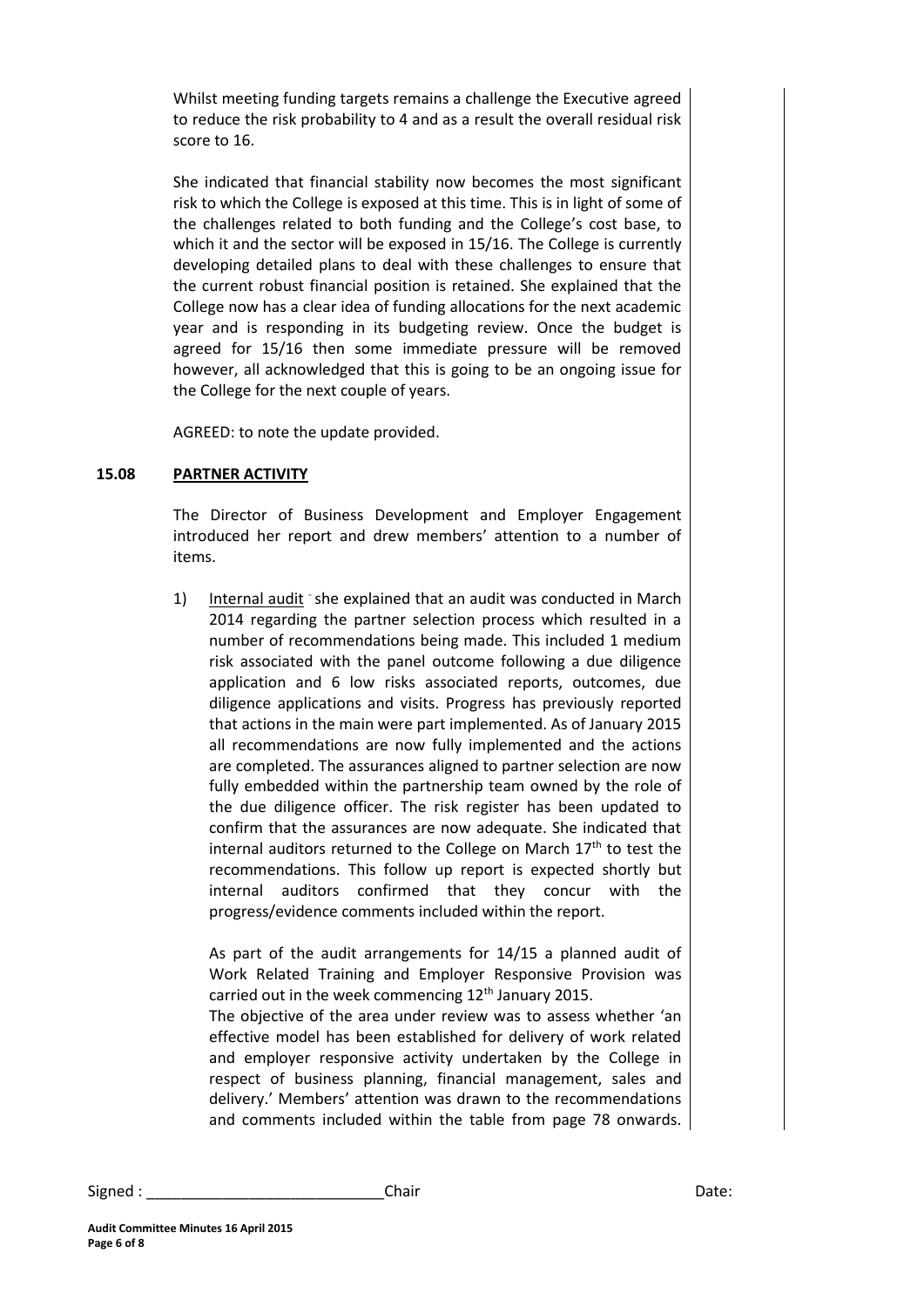She explained that in relation to item 1.8 and the implementation of Salesforce this has been a huge task as there are 35,000 lines of data which were transferred.

She confirmed that they are now being cleansed and refined and robust and accurate data will then be in place for the start of next contract year.

2) Due diligence progress 2014/15 – the team have now revised prequalification questionnaires and due diligence packs to assist in ensuring future partners are of a high quality with demonstrable high quality track records of delivery in the funding areas that the College seeks. The Committee questioned the length of the due diligence process. It was explained that this can vary and is usually between 6 weeks and 4 months depending upon how quickly potential partners respond to the requests for information made. Members' attention was drawn to section 3.2 which lists the partners approved through due diligence in 14/15. Section 3.3 details partners rejected through due diligence in 14/15, and section 3.4 details partners currently in the due diligence process. It was explained that current partners have been encouraged to work more with West Nottinghamshire College rather than other providers so as to increase allocations. The Committee were advised that at the current time the College has 44 partners, each of which has a different spread of allocations. The Committee were reminded that the College took a strategic decision this year to consolidate the partner list to improve quality but always being mindful that there is a need to balance the budget. She confirmed that there is demonstrable evidence that this decision has led to real quality improvements. She explained that this is critically important as the College is aware that it needs to consistently offer quality provision to employers. It was acknowledged that this may not have always been the case in the past and therefore is a real focus to address.

Members were advised that the application to the SFA to vire funds from the existing adult apprenticeships into Traineeships to the value of £1,322,829 has been approved and these funds have now been aligned within the existing partner consortium in relation to the business case submitted. A further relaxation on the eligibility criteria has permitted those partners that wanted to engage the opportunity to request a profiled allocation in 14/15.

There remains a total of approximately £1.2 million Adult Apprenticeship funds still to be allocated to partners in 2014/15.

Whilst the strategy is to reduce the partnership consortia and build on strategic relations with our partners that remain, there is an increasing challenge in that we do not wish to continue to increasingly add new partners and would rather grow the existing group.

Signed : \_\_\_\_\_\_\_\_\_\_\_\_\_\_\_\_\_\_\_\_\_\_\_\_\_\_\_\_Chair Date:

**Q**